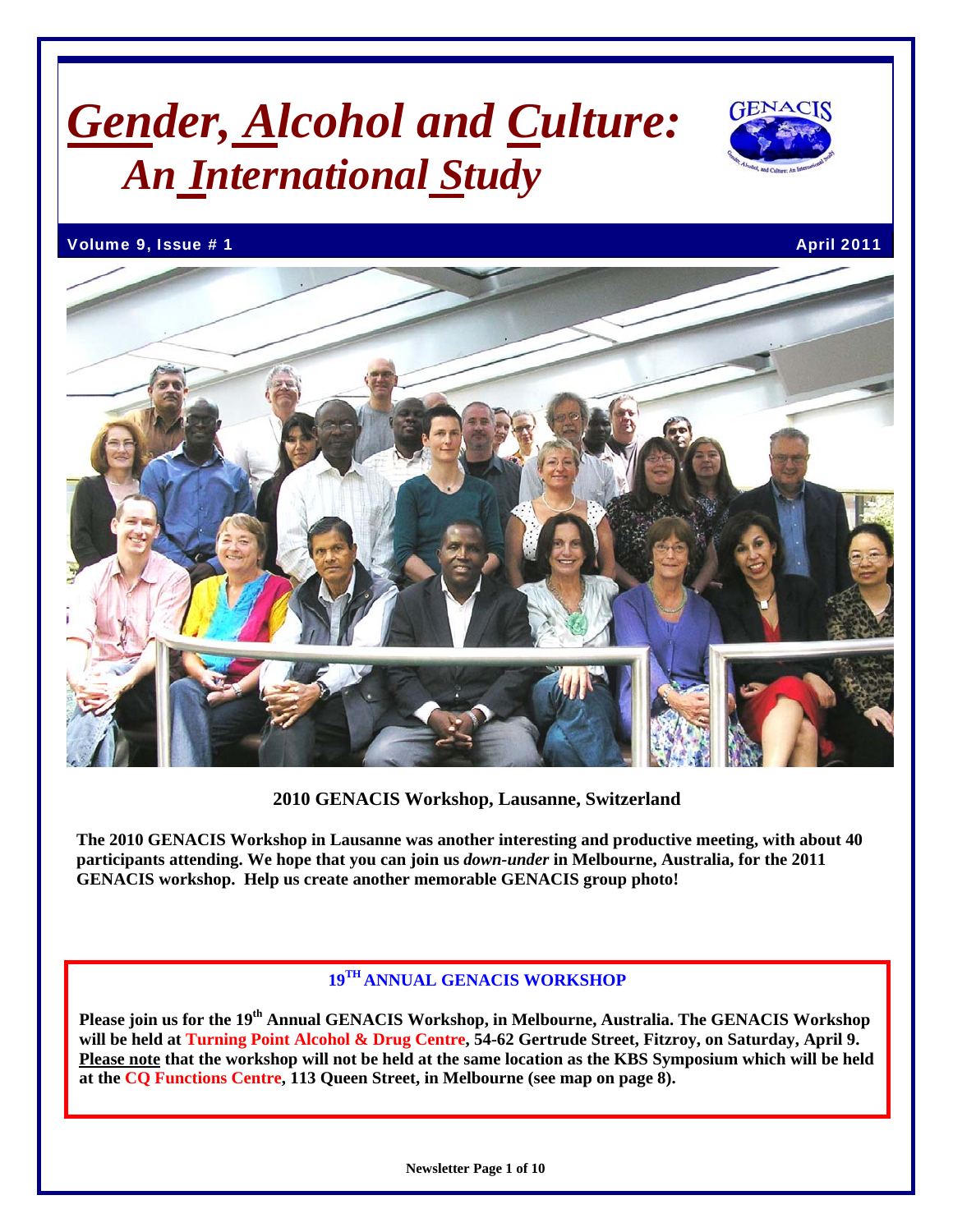



# **INTERNATIONAL MEETING ON ALCOHOL EPIDEMIOLOGY AND POLICY**

" Alcohol Epidemiology and Evidence - based Policy : Translating **Research into Effective Prevention, Treatment and Policy"** 



### **KBS Thematic Meeting held in Kampala, Uganda**

On November 15-18, 2010, GENACIS members Nazarius Tumwesigye, Rogers Kasirye, and their colleagues at Makerere University School of Public Health hosted a highly successful KBS thematic meeting. Held at the beautiful Munyonyo Commonwealth Resort on the shores of Lake Victoria near Kampala, the meeting was the first-ever intercontinental alcohol research conference held in Sub-Saharan Africa.

The conference – titled "Alcohol Epidemiology and Evidence-Based Policy: Translating Research into Effective Prevention, Treatment, and Policy" -- received funding from WHO Africa, Nordic foundations FORUT and IOGT, and GENACIS. The conference had 150 participants from 22 countries, with more than 100 participants from African countries. GENACIS members Kate Graham, Arlinda Kristjanson, Isidore Obot, Moira Plant, Robin Room, and Sharon Wilsnack served on the conference's international advisory committee.

Plenary addresses were presented by Thomas Babor (on evidence-informed alcohol policies in the African context) and Isidore Obot (on alcohol and Africa in the  $21<sup>st</sup>$  Century). Sharon Wilsnack moderated a plenary session on GENACIS research with papers by Kim Bloomfield, Kate Graham, Tom Greenfield, and Akan Ibanga. Moira Plant provided summary comments at the end of the session. Other GENACIS members presenting papers during the meeting were Sharon Bernards, Jason Bond, Marja Holmila, Pia Mäkelä, Myriam Munné, Robin Room, and Richard Wilsnack. Marja Holmila also presented a workshop on qualitative alcohol research (see story below).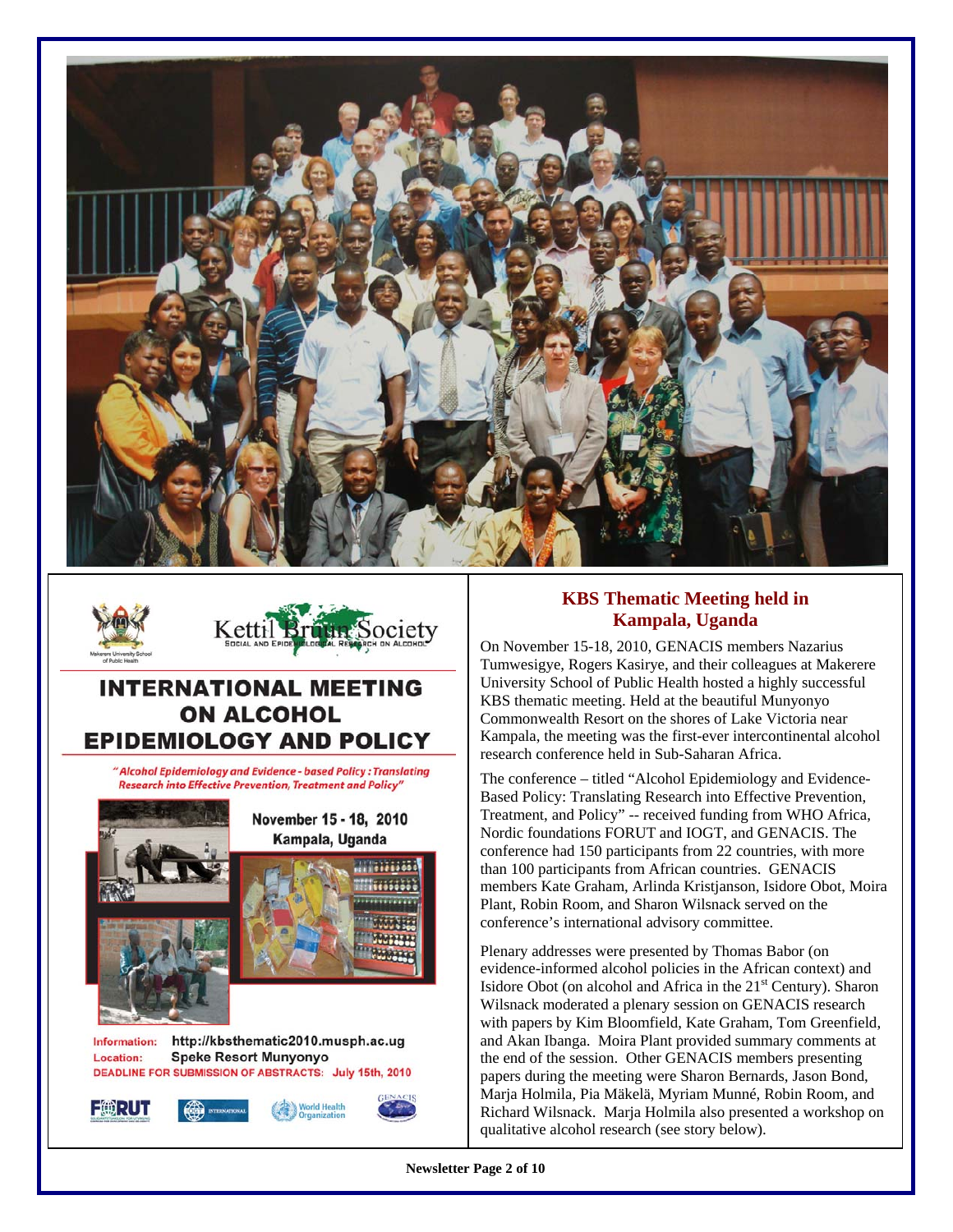

#### **GENACIS GROUP INVITED TO BARBECUE DINNER WITH ROBIN AND GRETCHEN FRIDAY, APRIL 8**

On Friday night (5:30 p.m.) before the GENACIS workshop starting Saturday morning, Robin Room and Gretchen Thomas have invited the GENACIS group to a barbecue dinner -- or we should say "barbie"? That's barbie with a lower-case b, as in "put another shrimp on the barbie." The Greek-flavored barbecue will be cooked by Robin and Gretchen's neighbor, a professional chef. The gathering will be held in Gary Owen Park (on Leicester Street), across from Robin and Gretchen's home (see A above: Unit 5, 25-33 Rose Street, Fitzroy). Thank you to Robin and Gretchen for this kind invitation!

**(Please see additional directions on page 9.)**

#### **ELECTIONS HELD FOR KBS OFFICERS AND COORDINATING COMMITTEE MEMBERS**

Congratulations to KBS President-elect Franca Beccaria and Vice President-elect Mats Ramstedt. They will take office at the business meeting of the KBS symposium in Melbourne. The out-going KBS President is GENACIS member Kathryn Graham and out-going Vice President is Christoffer Tigerstedt.

Congratulations to newly-elected Coordinating Committee members Matilda Hellman, Michael Livingstone, Petra Meier, and especially our own GENACIS members Jason Bond and Nazarius Mbona Tumwesigye. GENACIS members are proud to be so well represented on the KBS executive committee.

#### **SEE YOU NEXT YEAR IN STAVANGER!!**

We are sorry that many long-term and active GENACIS members will not be able to attend the meetings in Melbourne. Some members can not attend due to competing academic commitments and several because of personal reasons. In addition, because three GENACIS/KBS meetings (Lausanne, Kampala, and Melbourne) were held during the same budget year of the GENACIS R01 grant, the grant was not able to offer the same level of travel support to Melbourne as in past years. We will miss all members who are unable to come to Melbourne, and we hope to see many of you next year in Stavanger, Norway.



#### **CONGRATULATIONS, PROFESSOR BLOOMFIELD!**

Kim Bloomfield has been promoted to Full Professor at Aarhus University in Copenhagen. Her appointment as Full Professor began February 1, 2011. Kim will present her inaugural lecture on June 9. Congratulations, Professor Bloomfield!

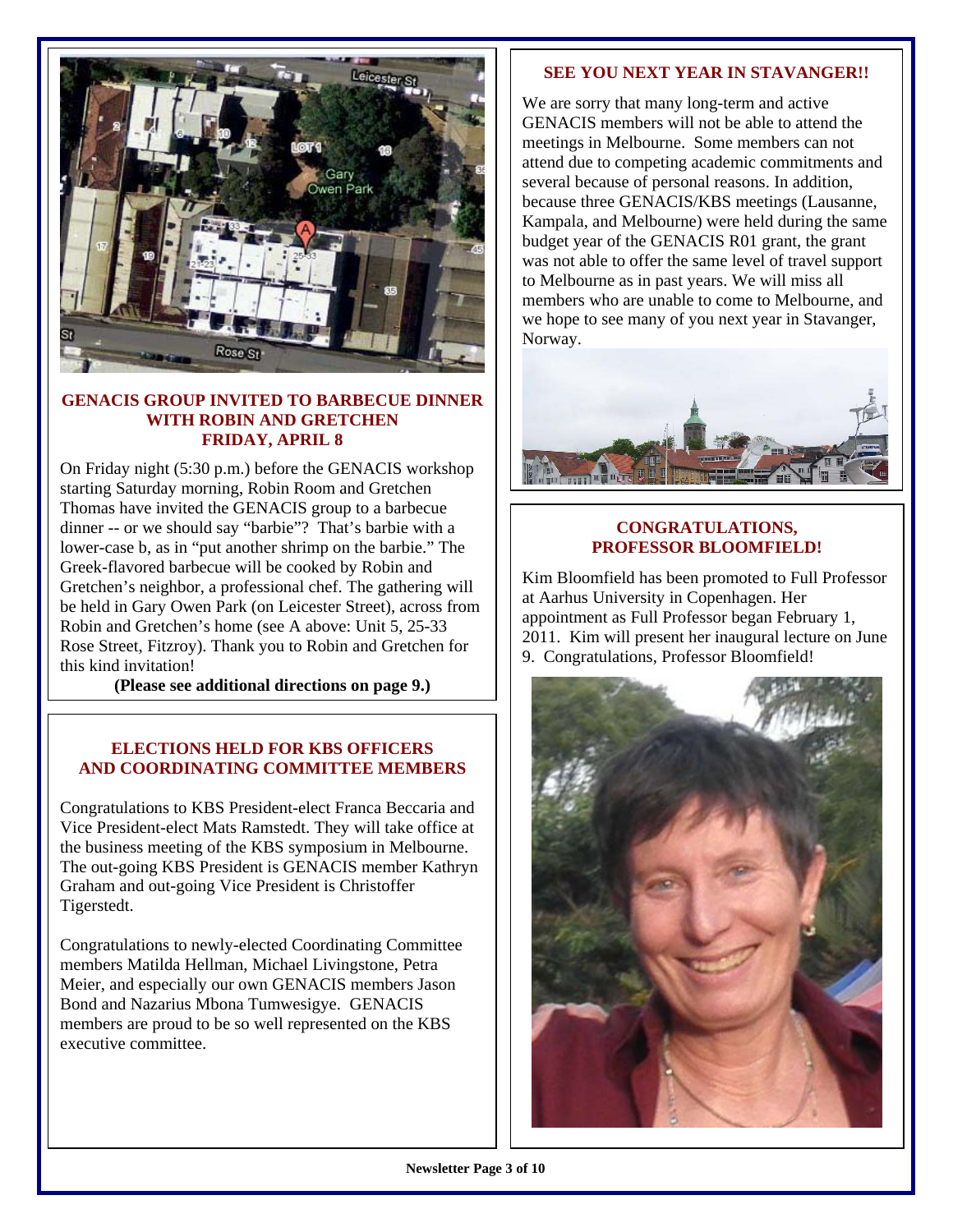

#### **MARJA HOLMILA PRESENTS WORKSHOP IN KAMPALA**

Marja Holmila presented a workshop titled "Qualitative Methods in Alcohol Research" at the KBS thematic meeting in Kampala, Uganda. The workshop was held on the afternoon of the last day of the conference, November 18.

The conference organizers invited Marja to give a general overview of the use of qualitative methods in the field of social alcohol research. Her presentation dealt with the paradigms and perspectives of qualitative research, including how to plan a study, aspects of obtaining funding, data collection, ethical considerations, analyzing data, and writing up the study.

The workshop was presented to a standing-room-only crowd of more than 30 people. Most participants had experience using qualitative methods and doing field research, particularly thematic interviewing. Many of the studies they conducted dealt with difficult issues such as violence, family relationships, and alcohol and drug use. The group spent three intensive hours discussing various aspects of qualitative research. Marja said, "The discussions were of extremely high quality. I loved the experience!"

#### **DR. AKAN IBANGA PARTICIPATES IN KAMPALA MEETING**



In October 2010 Akanidomo Ibanga successfully defended his doctoral dissertation in the School of Psychology, University of Birmingham, Birmingham, UK. A careful look at Akan's nametag at the Kampala thematic meeting indicates that this may be the first time that "Dr." Ibanga participated in a professional meeting.

Akan sent the following message to GENACIS members after the successful defense of his dissertation: "I just wanted you to know that I have finally come to that point where I have had my PhD viva and it went through successfully. I wanted to thank you and the members of GENACIS that have been a source of encouragement through this journey. As I did not imagine listing everyone by name in the acknowledgement, I did so as a group, and it read: 'To members of the GENACIS group – you are too many to mention by name -- our preconference meetings and phone calls in between have been very refreshing for me – the support you have shown is greatly appreciated.'"

Akan once described the long years and hard work toward his doctoral degree as a "marathon." Warm congratulations, Dr. Ibanga, on successfully crossing the finish line!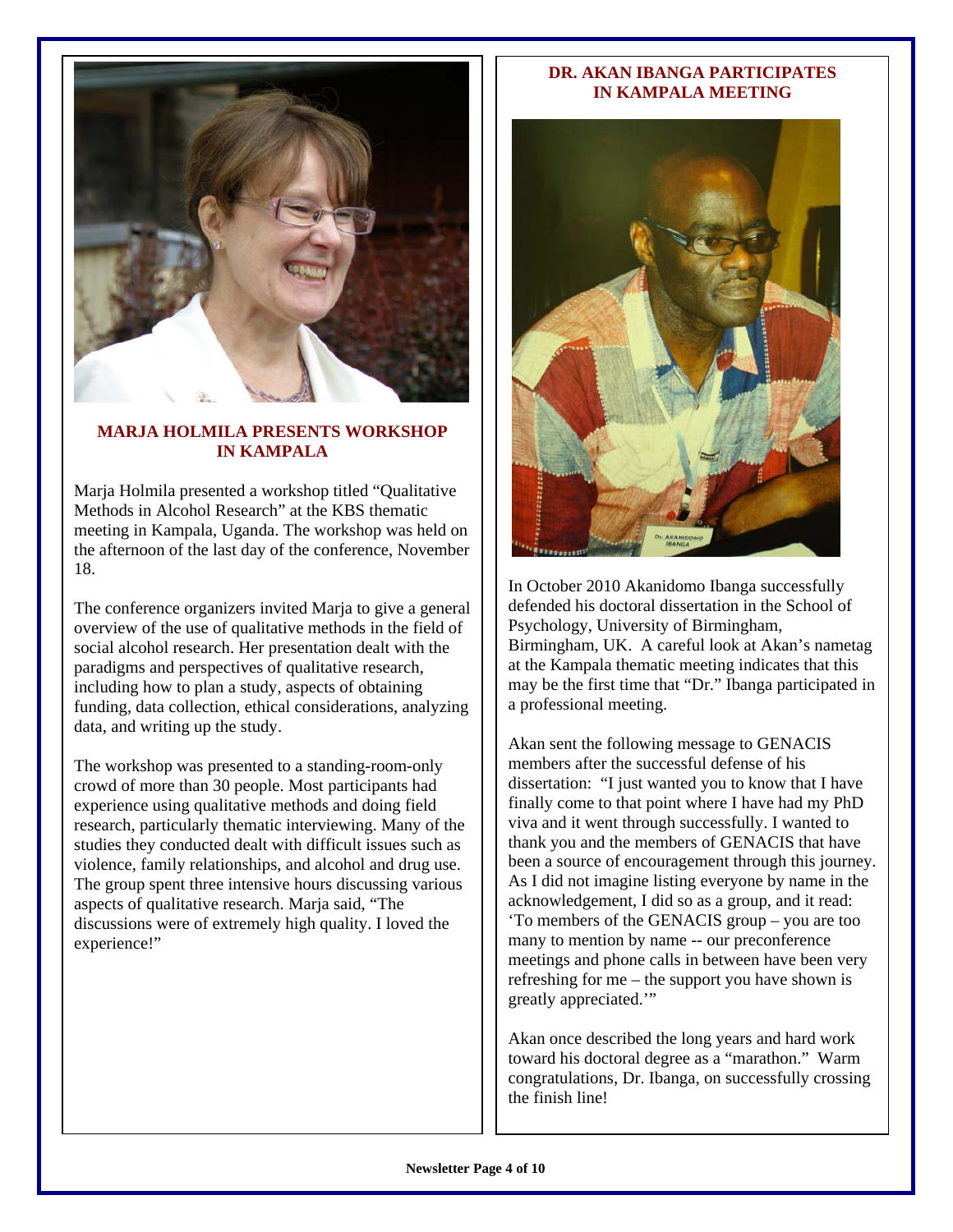#### **KBS PAPERS BY GENACIS MEMBERS**

GENACIS members and friends will present a number of papers at KBS 2011. This list gives the titles and presentation times for papers authored or co-authored by GENACIS members and friends (bold type). Many of these papers use GENACIS data.

#### **Monday, April 11**

# **11:00 a.m. - 12:30 p.m.**

Stream 2 Room 303

Alcohol-Related Injury and Violence in Melbourne: From the Incident to the Hospital Bed - an Analysis of Ambulance, Emergency Room and Hospitalisation Data for the Years 2004-2008. **Jason Ferris**

#### **2:00 p.m. - 3:30 p.m.**

Stream 4 Room 302

From Boom to Bust: What Happens to Drinking Patterns in a Recession? Descriptive findings. **Ann Hope**

#### Stream 5 Room 304

Alcohol Consumption Patterns and Violence Among Partners of Female Respondents in a National Survey. **Nazarius Mbona Tumwesigye,** Grace Bantebya Kyomuhendo, **Tom Greenfield**

Association Between Sexual Abuse and Alcohol Use Among Women in a General Population Study in Brazil. Janaina Barbosa de Oliveira, **Florence Kerr-Correa, Maria Cristina Pereira Lima, Adriana Marcassa Tucci**

Alcohol and Drug Use, Unsafe Sex and Non-planned Pregnancy among High School Students in a Brazilian Town: Preliminary Analyses. **Florence Kerr-Correa, Maria C. P. Lima**, Maria Odete Simao, **Jose Manoel Bertolote**, Nathalia Carriel

#### **4:00 p.m. - 5:30 p.m.**

#### Stream 2 Room 303

The Relationship Between Alcohol Use and Injecting Drug Use: Impacts on Health and Social Functioning. **Paul Dietze** 

#### **Tuesday, April 12**

**2:00 p.m. - 3:30 p.m.**  Stream 2, Room 303 Parent's Alcohol Use: Gender Differences in the Impact of Household and Family Chores. **Sandra Kuntsche, Ronald A. Knibbe, & Gerhard Gmel** 

#### **Wednesday, April 13**

**9:00 a.m. - 10:30 a.m.**  Plenary Room The Finnish Drinking Culture: Change and Continuity in the Past 40 Years. **Pia Mäkelä**

#### **Wednesday (continued) 11:00 a.m. - 12:30 p.m.**  Stream 2 Room 303

Depression, Anxiety and Hazardous Drinking Among Sexual Minority Women: Examination of Self-Medication and Impaired-Functioning Hypotheses*.*  **Tonda Hughes**, Timothy Johnson, Young Cho, **Sharon Wilsnack**

Gender, Age and Alcohol-Related Problems. **Akanidomo Ibanga** 

#### Stream 3 Room 301

Alcohol Marketing and Promotion in Nigeria: Mapping Exposure and Assessing the Contents of Advertisements. **Isidore Obot**, Abayomi Okediji, Okokon Umoh

Extensive Internet Involvement - Addiction or Emerging Lifestyle? **Karin Bergmark** 

#### Stream 4 Room 302

Alcohol-Related Harm to Others in New Zealand: Evidence of the Burden and Gaps in Knowledge. **Jennie Connor**, Sally Casswell

Drinking With Meals: Is it Protective or Just an Indicator of a Protective Drinking Pattern? **Gerhard Gmel** 

Solitary *vs.* Social Drinking: An Experimental Study on Effects of Social Exposures on *in situ* Alcohol Consumption: What's Going on When Others Are Around? **Hervé Kuendig,** Emmanuel Kuntsche

#### **Thursday, April 14**

**11:00 a.m. - 12:30 p.m.**  Stream 2 Room 303

Test-Retest Reliability of Life-Course Alcohol Consumption Measures: the 2005 National Alcohol Survey Follow Up. **Thomas Greenfield, Madhabika B. Nayak, Jason Bond,** William C. Kerr, **Yu Ye**

A Comparison of Event-Based Daily Diary Reports with a Physiological Measure of Ethanol Consumption. **Jason Bond**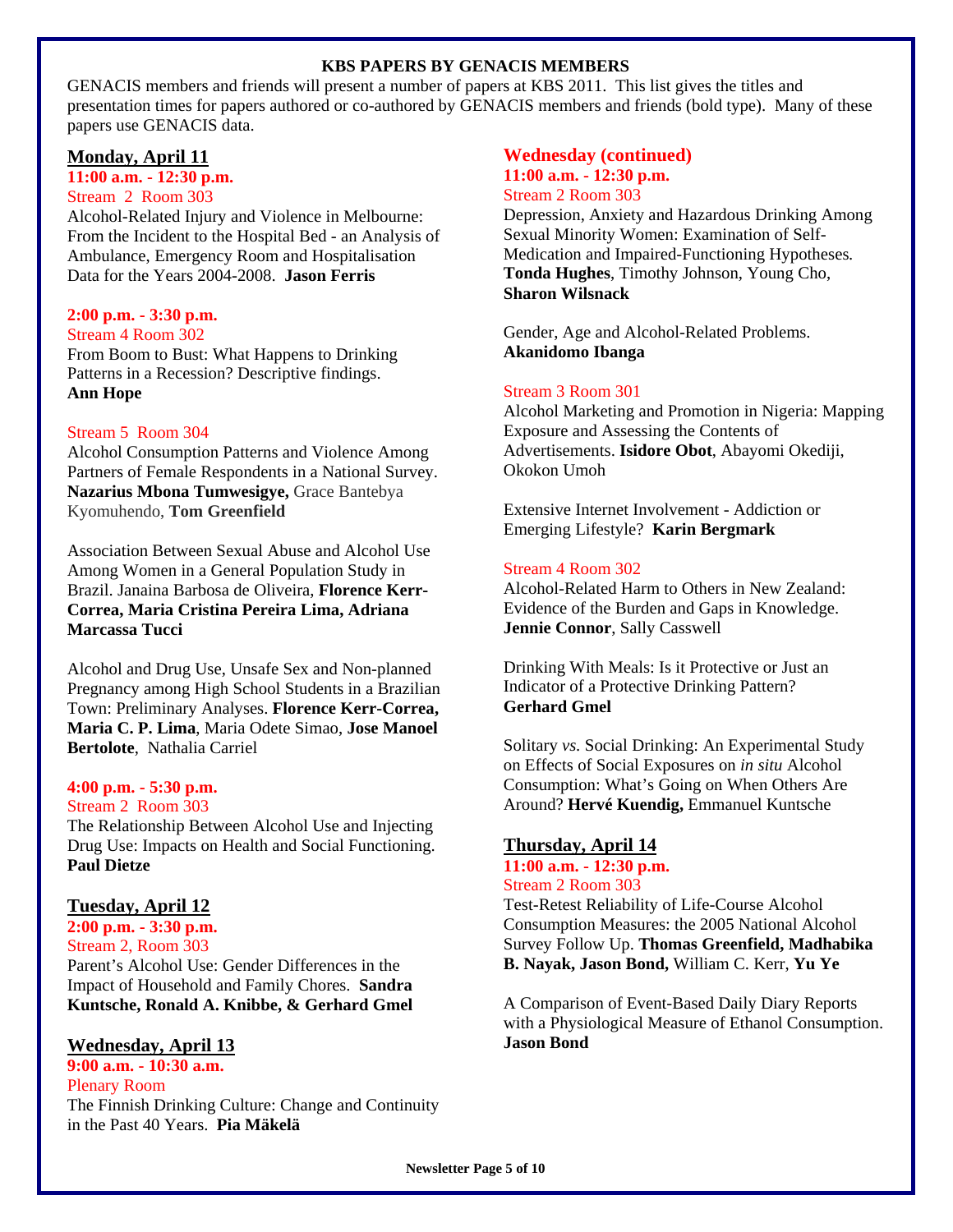# **Thursday, 11:00 a.m. - 12:30 p.m. (continued)**  Stream 3 Room 301

Individualised Control of Drinkers: Back to the Future? **Robin Room** 

#### **2:00 p.m. - 3:30 p.m.**

#### Stream 2 Room 303

Apparent Motives for Aggressive and Coercive Acts by Bar Patrons: Associations with Gender, Age and Severity of Aggression. **Kathryn Graham, Sharon Bernards**, D. Wayne Osgood, Michael Parks, Samantha Wells, Antonia Abbey, Richard B. Felson, Robert F. Saltz

Drinking and Emotional Control Patterns Associated with Heavier Drinking Contexts. **Karen Trocki** 

#### Stream 5 Room 304

Looking Beyond Youth Binge Drinking: "Baby Boomer" Drinking Trends Over Time. **Sharon Matthews** 

#### Stream 5 Room 304

Alcohol Use among Elderly from São Paulo City: Data from Sabe Project. **Maria Lima,** R.J. Pinho, A.T.A. Ramos-Cerqueira, C.L. Mendes-Chiloff, Y.A.O. Duarte, M.L. Lebrão

#### **Thursday (continued) 4:00 p.m. - 5:30 p.m.**  Stream 3 Room 301

The Relationship between Alcohol Consumption, Tobacco Use, Body Mass Index, and Health Perceptions in Diverse Countries: International Comparisons from the GENACIS Project. **Nancy Vogeltanz-Holm, Jeffrey Holm, Moira Plant, Arlinda Kristjanson, Richard Wilsnack, Sharon Wilsnack**

International Differences in Health Inequalities and Alcohol Use. **Kim Bloomfield, Ulrike Grittner** 

#### Stream 4 Room 302

The Alcohol Reform Bill: More Tinkering than Reform in Response to the NZ Public's Demand for Better Liquor Laws. **Kypros Kypri,** Brett Maclennan, John D. Langley, **Jennie L. Connor** 

# **Friday, April 15**

# **9:00 a.m. - 10:30 a.m.**

Stream 1 Plenary Room

Alcohol Policies and the Prevention of Alcohol-Related Problems: Needs, Duties and Responsibility. **Allaman Allamani** 

Limits of Restrictive Alcohol Policy in Sri Lanka. **Siri Hettige**

# **PLEASE USE UPDATED ACKNOWLEDGEMENTS STATEMENT**

**It is important that we all use the standard GENACIS acknowledgements statement in our publications, so that all major funding sources for the GENACIS project are accurately acknowledged. The acknowledgements statement was updated within the last month, and the updated statement is on the UND GENACIS website. There is an MS Word version of the statement that can be copied directly from the website. You can access the statement through a link on the home page of the GENACIS website. There is also a link to a list of study directors and funding sources so that you can acknowledge these for each country used in your analyses.** 

**If there are any questions about the acknowledgements statement, please contact Arlinda or Sharon.** 

# **GENACIS Acknowledgements Statement**

**The data used in this paper are from the project, Gender, Alcohol and Culture: An International Study (GENACIS). GENACIS is a collaborative international project affiliated with the Kettil Bruun Society for Social and Epidemiological Research on Alcohol and coordinated by GENACIS partners from the University of North Dakota, Aarhus University, the Alcohol Research Group/Public Health Institute, the Centre for Addiction and Mental Health, the University of Melbourne, and the Addiction Info Switzerland Research Institute. Support for aspects of the project comes from the World Health Organization, the Quality of Life and Management of Living Resources Programme of the European Commission (Concerted Action QLG4- CT-2001-0196), the U.S. National Institute on Alcohol Abuse and Alcoholism/National Institutes of Health (Grants R21 AA012941 and R01 AA015775), the German Federal Ministry of Health, the Pan American Health Organization, and Swiss national funds. Support for individual country surveys was provided by government agencies and other national sources. The study leaders and funding sources for data sets used in this report are: [COUNTRY, STUDY LEADER, FUNDING SOURCE].**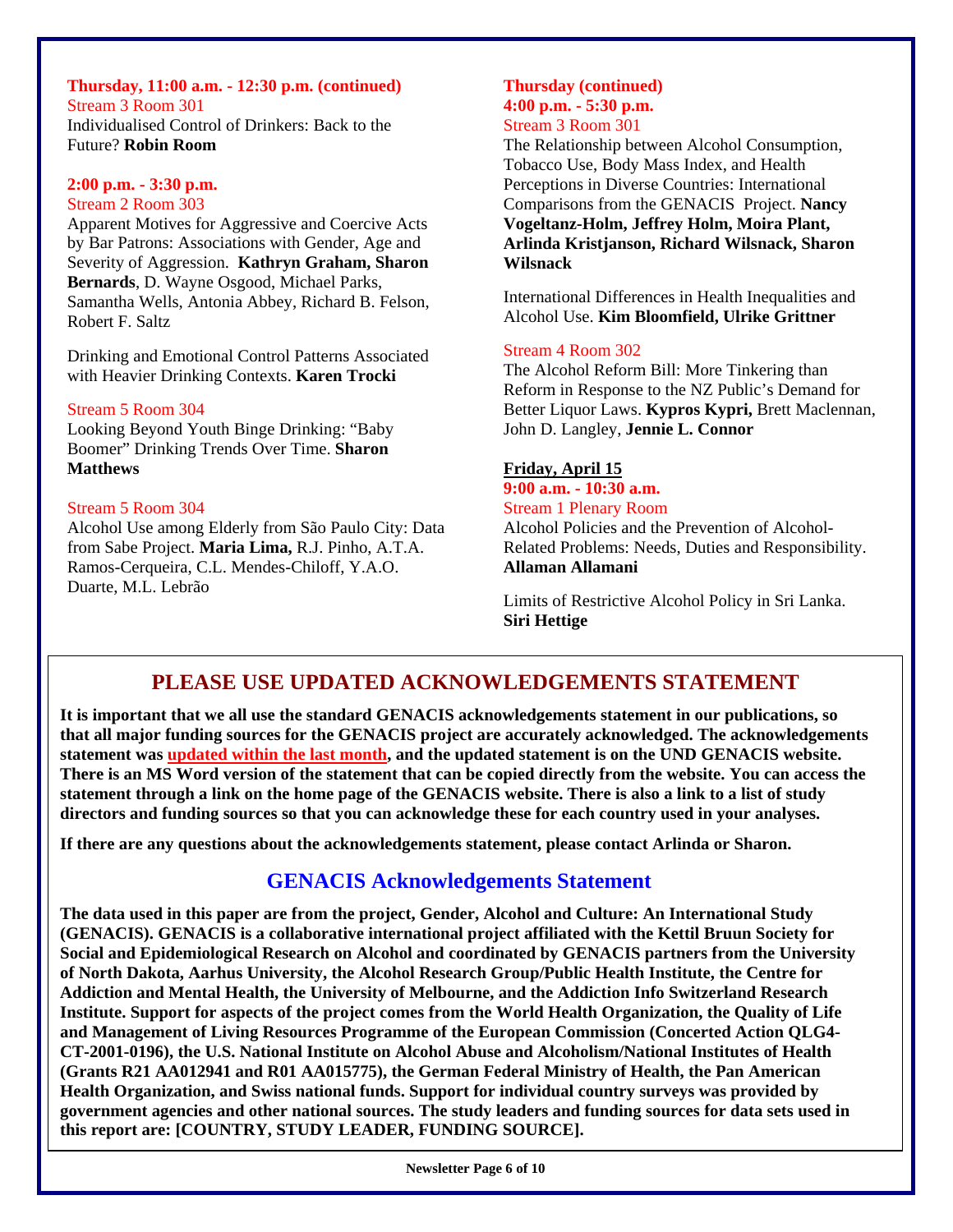

# **2011 GENACIS Workshop Fitzroy, Victoria, AUSTRALIA Preliminary Agenda**

|                 | Friday, April 8, 5:30 - 8:30 p.m. - Barbecue with Robin and Gretchen<br>in Gary Owen Park across from Unit 5, 25-33 Rose Street, Fitzroy, Victoria                                                                                                                                                                                                                                                                                                                          |
|-----------------|-----------------------------------------------------------------------------------------------------------------------------------------------------------------------------------------------------------------------------------------------------------------------------------------------------------------------------------------------------------------------------------------------------------------------------------------------------------------------------|
| 5:30 p.m.       | GENACIS members are invited to a barbie hosted by Robin and Gretchen                                                                                                                                                                                                                                                                                                                                                                                                        |
|                 | Saturday, April 9 - Turning Point Alcohol & Drug Centre<br>54-62 Gertrude Street, Fitzroy, Victoria 3065                                                                                                                                                                                                                                                                                                                                                                    |
| $9:30 - 10:30$  | <b>Plenary 1</b><br>Welcome and introductions (Sharon Wilsnack)<br><b>GENACIS Remembers Martin</b><br>GENACIS data base update (Sandra Kuntsche, Gerhard Gmel)<br>PAHO/GENACIS Valencia Project (Sharon Wilsnack)<br>WHO Harms to Others Initiative (Robin Room)                                                                                                                                                                                                            |
| $10:30 - 11:00$ | <b>Coffee break</b>                                                                                                                                                                                                                                                                                                                                                                                                                                                         |
|                 | <b>Plenary 2: Unrecorded Alcohol Consumption</b>                                                                                                                                                                                                                                                                                                                                                                                                                            |
| $11:00 - 12:30$ | Current perspectives on unrecorded alcohol production and consumption:<br>An overview of the literature (Richard Wilsnack)<br>Locally produced alcoholic beverages in developing countries (Vivek Benegal,<br>Siri Hettige, Nazarius Mbona Tumwesigye)<br>Measures of unrecorded consumption in GENACIS data base<br>(Jason Bond, Jason Ferris, Sandra Kuntsche)<br>Locally produced beverages in Goa & preliminary analyses of GENACIS data<br>from Karnataka (Jason Bond) |
| $12:30 - 14:00$ | <b>Lunch break</b>                                                                                                                                                                                                                                                                                                                                                                                                                                                          |
| $14:00 - 14:45$ | <b>Plenary 3:</b><br>Challenges and rewards of conducting survey research in developing countries                                                                                                                                                                                                                                                                                                                                                                           |
|                 | (Isidore Obot)                                                                                                                                                                                                                                                                                                                                                                                                                                                              |
| $14:45 - 15:30$ | <b>Plenary 4:</b>                                                                                                                                                                                                                                                                                                                                                                                                                                                           |
|                 | Report on Kampala Thematic Meeting (Nazarius Mbona Tumwesigye)                                                                                                                                                                                                                                                                                                                                                                                                              |
| $15:30 - 16:00$ | <b>Coffee break</b>                                                                                                                                                                                                                                                                                                                                                                                                                                                         |
| $16:00 - 17:30$ | <b>Paper and Working Group Meetings</b>                                                                                                                                                                                                                                                                                                                                                                                                                                     |
|                 | Sunday, April 10 - Turning Point Alcohol & Drug Centre                                                                                                                                                                                                                                                                                                                                                                                                                      |
| $09:00 - 10:30$ | <b>GENACIS R01 Consortium Meeting (separately)</b>                                                                                                                                                                                                                                                                                                                                                                                                                          |
|                 | <b>GENACIS Advisory Committee Meeting (separately)</b>                                                                                                                                                                                                                                                                                                                                                                                                                      |
| $10:30 - 11:00$ | <b>Coffee break</b>                                                                                                                                                                                                                                                                                                                                                                                                                                                         |
| $11:00 - 12:30$ | R01 Consortium Meeting (continued, separately)                                                                                                                                                                                                                                                                                                                                                                                                                              |
|                 | Advisory Committee Meeting (continued, separately)                                                                                                                                                                                                                                                                                                                                                                                                                          |
| $12:30 - 14:00$ | <b>Lunch break</b>                                                                                                                                                                                                                                                                                                                                                                                                                                                          |
| $14:00 - 15:00$ | R01 Consortium and Advisory Committee Meeting (jointly)                                                                                                                                                                                                                                                                                                                                                                                                                     |

**Newsletter Page 7 of 10**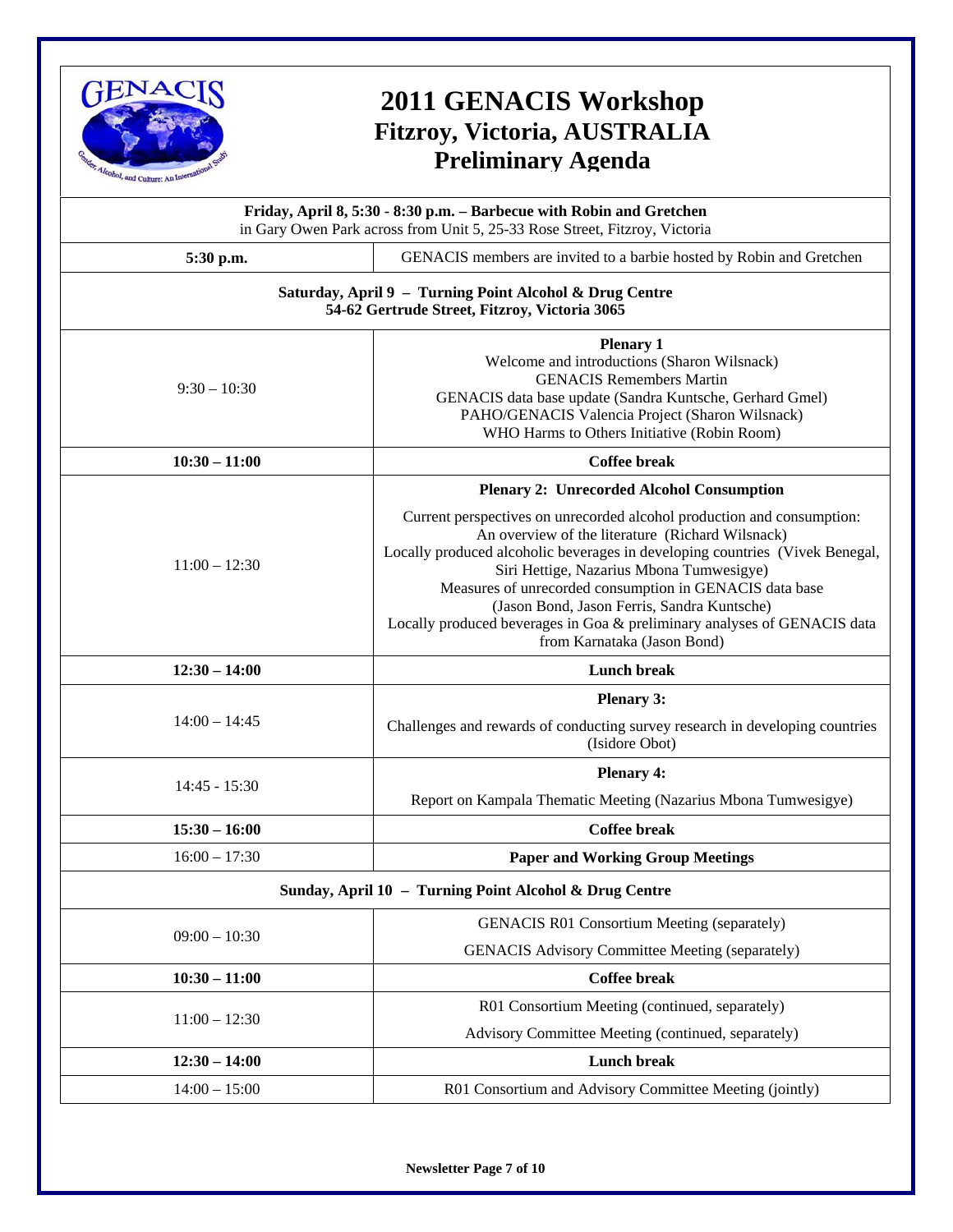

**Walking instructions from (A) CQ Functions Centre to (B) Turning Point Alcohol & Drug Centre, and (C) Robin and Gretchen's home. By tram, it is a 10-minute ride from the CQ Functions Centre to Turning Point.**

| ← 7. Turn left at Fitzroy St<br>240 m                                                 |
|---------------------------------------------------------------------------------------|
| 2.1 km - about 29 mins                                                                |
| <b>Turning Point Alcohol &amp; Drug Centre</b><br>в<br>54/62 Gertrude Street<br>200 m |
| Fitzroy VIC 3065, Australia                                                           |
| $1.2 \text{ km}$<br>8. Head north on Fitzroy St toward Gertrude<br>St<br>250 m        |
| $1.1 \text{ km}$<br>9. Turn left at Rose St<br>96 m                                   |
| 120 m<br>$1.2 \text{ km}$ – about 14 mins                                             |
| 41 m<br>5/25-33 Rose St<br>Fitzroy VIC 3065, Australia<br>120 <sub>m</sub>            |
|                                                                                       |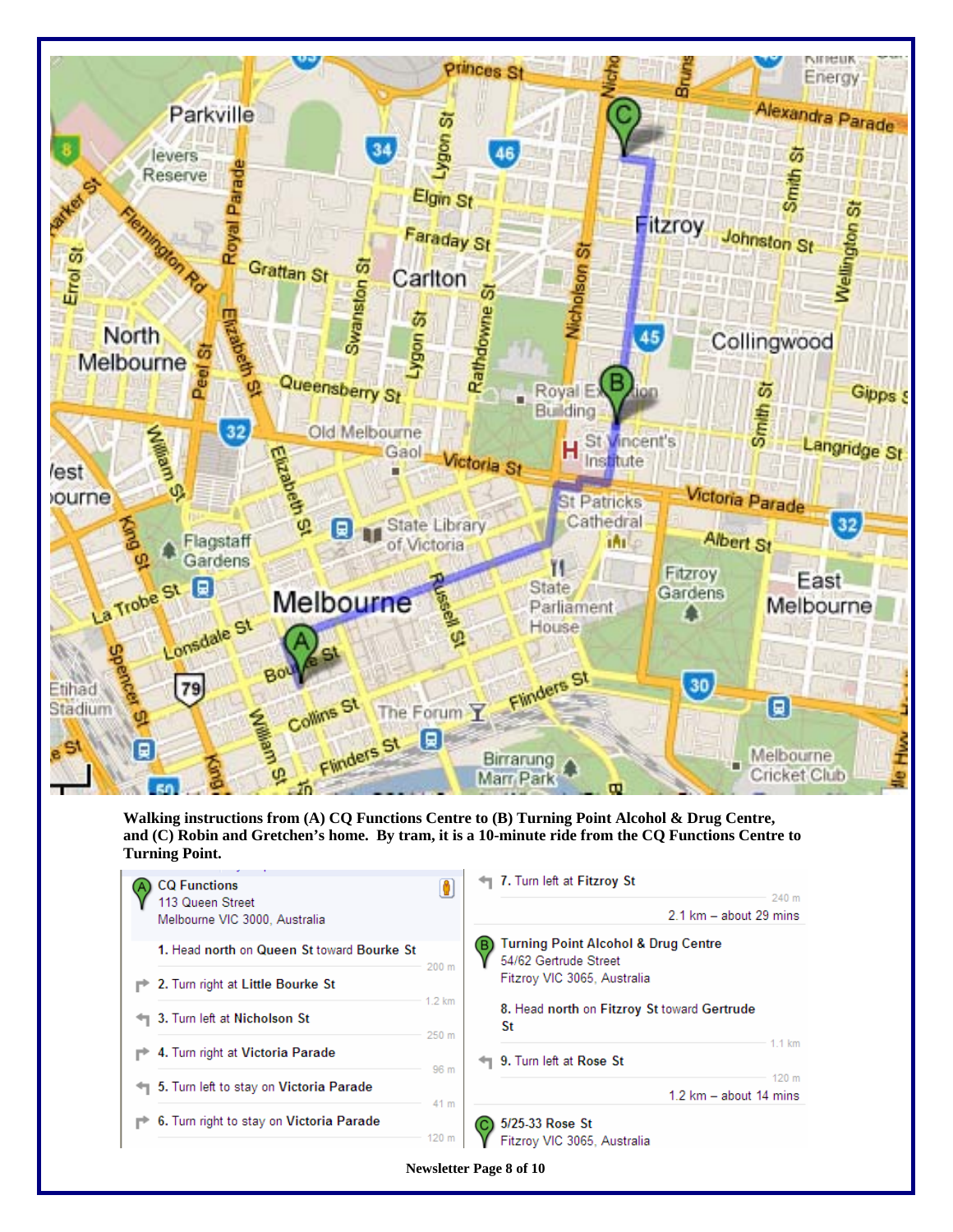#### **ADDITIONAL DIRECTIONS**

to

#### **Robin Room and Gretchen Thomas' Home**

#### **#5 [on the laneway behind] 25-33 Rose St. and across Garyowen Park from 25 Leicester St. Fitzroy 3065, Victoria, Australia**

#### **Friday, 8 April 2011, 5:30 – 8:30 pm**

#### (It's a bit hard to find the first time, so bring these directions and map with you.)

**If you are coming from Turning Point or from the Quest Royal Gardens Apartments** walk the small distance east to Fitzroy St., and go left on it (north). When you reach Rose St., turn left on it. Turn right down the first laneway (northwards), and the park is down the laneway.

Or you can walk west to Nicholson St. and take tram 96 northward (you will need loose change to purchase a ticket on board) for nearly 1 km. Get off at Kay St. (the stop after Johnston St.) and turn right (eastward) into Leicester St.

**If you are in the downtown CBD rectangle**, take **tram 96** on Bourke St. They are going east on those streets, but turn north at Spring St.

**If you're on tram 96** on Bourke Street: you take the tram going north along Nicholson Street past the exhibition hall, Carlton Gardens, and a major cross-street called Johnston St. Get off at stop #16 *Kay Street* (next stop after Elgin-- Johnston). [It's #16 and called *Rose Street* if you're going toward the south.] Look for Fernwood Women's Gym on the west side of Nicholson.

East of the tram stop are two side-streets: Rose St. and, further north, Leicester St. Walk east on Leicester St. (ignore that our post address says "Rose") ducking all the vines and Wednesday garbage bins. Half a block on the right is a small pocket park: Garyowen Park.

There are frequent one-way streets, changing block by block, near us. **If coming by taxi, or driving** the driver should go to the corner of Brunswick & Leicester Sts. in Fitzroy (at the plant nursery), then go west on Leicester St. for one and a half blocks to Garryowen Park. (Because Leicester is one-way going west from Fitzroy St. to Nicholson, so you can't turn onto it from Nicholson. If you're coming along Nicholson, you can turn east on Rose, then turn up the laneway at the Major Graphics building (sign on their roof) to Garryowen Park.)

#### **Car parking can be found**;

- park **on Leicester** just in front of the park (only on the park [south] side). The other side is for residents only;
- or after 5:30 pm and anytime on the weekends use any of the four marked laneway places between Rose and the laneway that runs in front of our front door (definitely not in the one place between the corner and Leicester)
- or anyplace **on Rose** (but note the posted time limits) and then walk up the laneway beside the Major Graphics building (sign on their roof)
- if none of that works and you're desperate, try on Kay Street on the other side of Nicholson in the many parallel parking slots beside Fernwood Women's Gym.

#### **Important Reminder to Paper Authors**

Please remember that first authors of all GENACIS papers must send a draft of that paper, prior to submission for publication, to all survey leaders whose data are used in that paper. Survey leaders will have one month to review the paper and send any comments to the first author. Should any disagreements arise that cannot be resolved by the paper authors and survey directors, these should be brought to the GENACIS R01 Consortium for discussion. Significant disagreements may be mentioned in a footnote in the paper. Please review frequently these and other authorship guidelines, which are posted on the UND GENACIS website ([http://www.med.und.nodak.edu/depts/irgga\)](http://www.med.und.nodak.edu/depts/irgga).

#### **Newsletter Page 9 of 10**